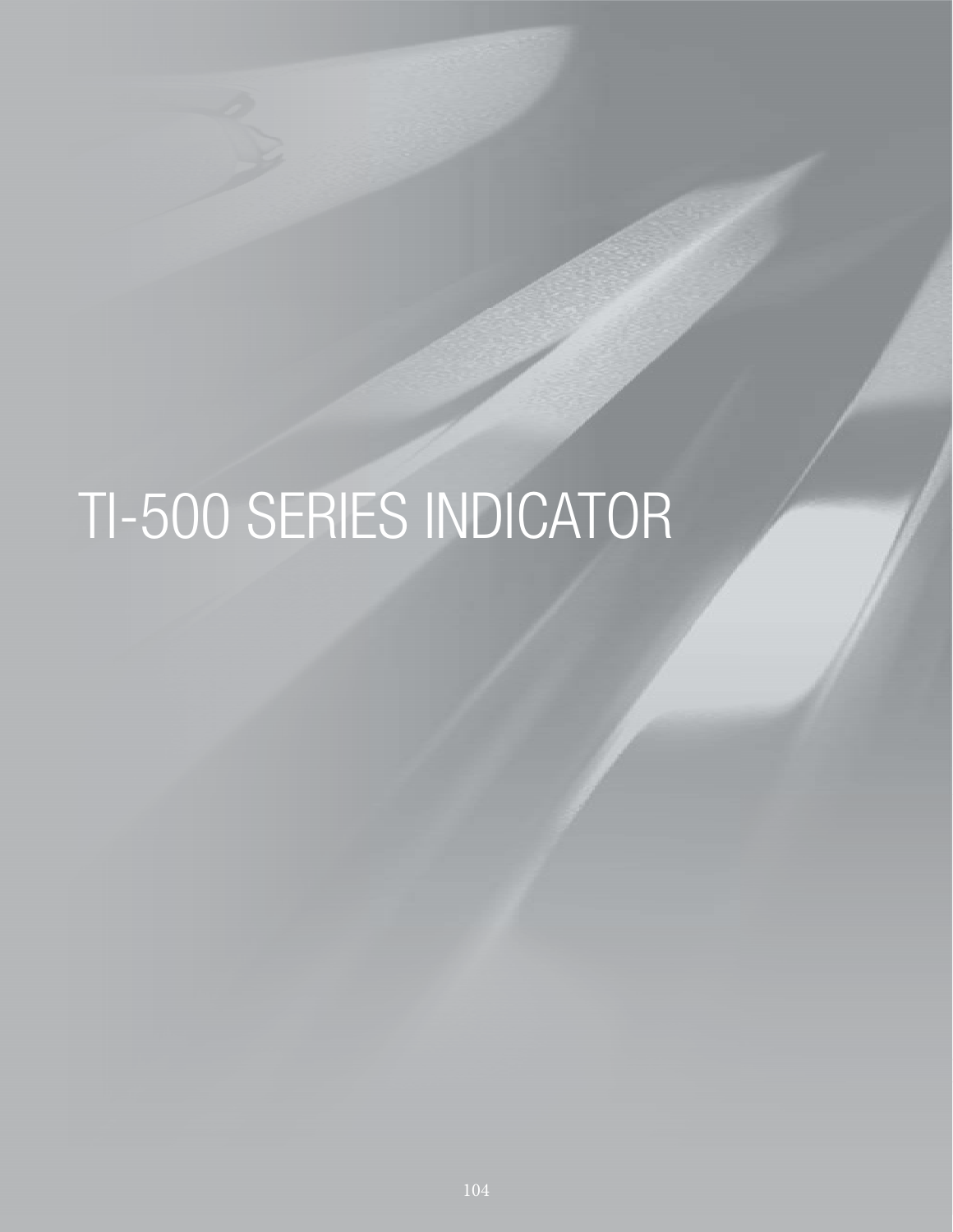

# TI-500 SERIES INDICATORS





#### ACCURACY AND RELIABILITY

The TI-500E is a cost effective NTEP and Canadian certified digital indicator housed in a durable black ABS enclosure. It features a large easy to read green LED display and is capable of supporting up to four 350 ohm load cells through a junction box. The TI-500E allows for front panel access to the setup and calibration menu for simplified service and installation.

## NTEP APPROVED

Certificate of Conformance #94-080A2 NTEP Class III 1:5000 and Measurement Canada approved for use in legal for trade applications

1 (800) 230-0120 Contact@inscaleusa.com CAGE Code 07GT5

contact@inscaleusa.com

www.inscaleusa.com

Nationwide Dealer Network

105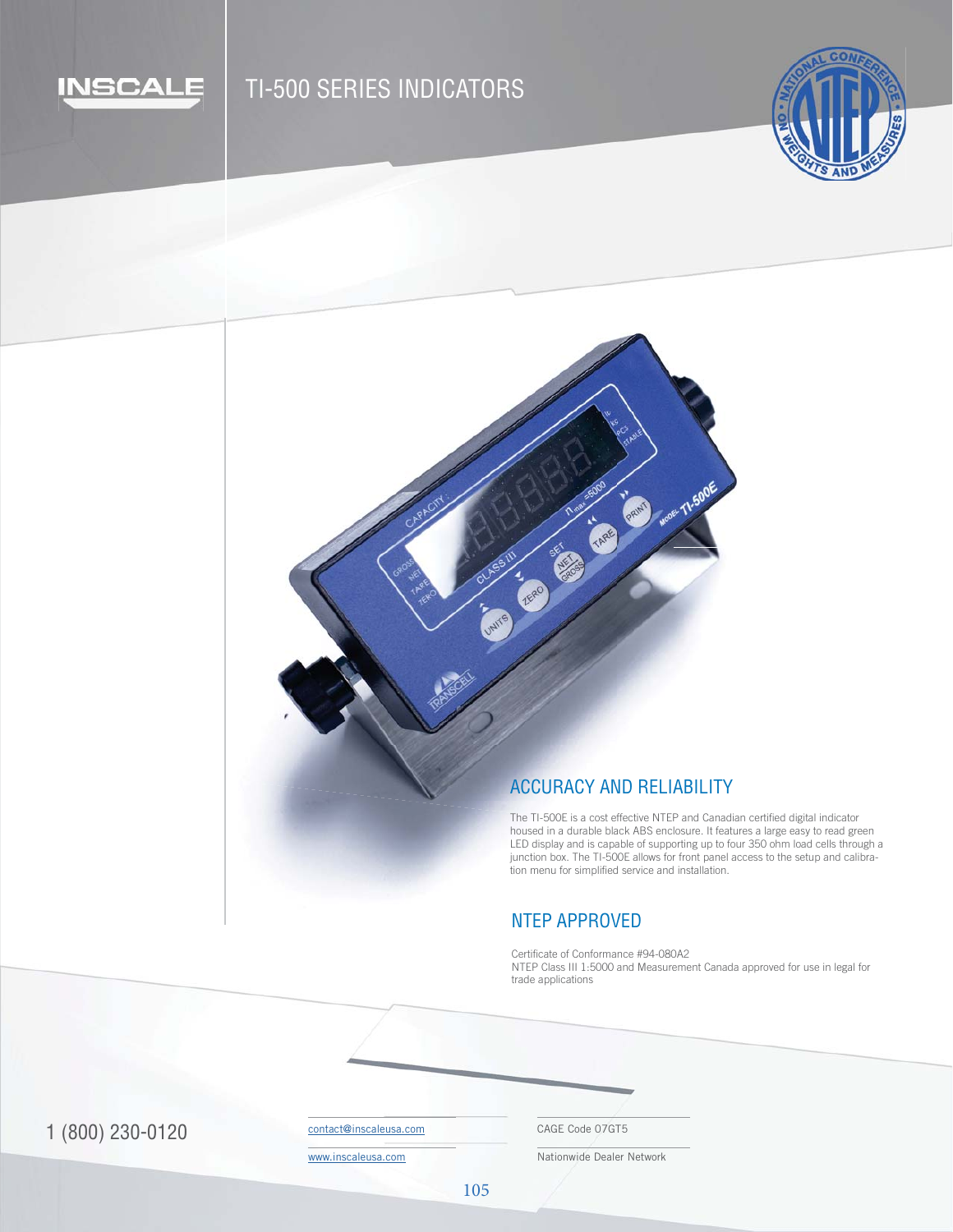## **INSCALE**

#### **SPECIFICATIONS**

The TI-500E is a cost effective NTEP and Canadian certified digital indicator housed in a durable black ABS enclosure. It features a large easy to read green LED display and is capable of supporting up to four 350 ohm load cells through a junction box. The TI-500E allows for front panel access to the setup and calibration menu for simplified service and installation. With a full duplex RS-232 port the indicator is capable of transmitting data to peripheral devices such as a printer, PC, or remote display. Each TI-500E includes a stainless steel swivel bracket, AC adapter, and a 15 ft shielded load cell cable for connecting to a load cell or junction box.

#### FEATURES

NTEP Class III 1:5000 and Measurement Canada approved for use in legal for trade applications Full duplex RS-232 for data transmitting Includes stainless steel swivel bracket TI-500E includes 15 ft shielded load cell cable for connection to weigh platform's load cell(s) or junction box

End of the load cell cable is a 14 pin parallel interface connector for direct connection into load cell port

Color code for load cell cable is as follows,  $Red = EX +$ ,  $Black = EX -$ ,  $Green = SI +$ ,  $White = SI -$ 

Bright green LED display

Capable of supporting up to four 350 ohm load cells through a junction box

Front panel access to span calibration

Powered with standard 12 VDC adapter, (adapter included)

Indicator housing is constructed out of ABS NEMA 12



### NTEP APPROVED

Certificate of Conformance #94-080A2 NTEP Class III 1:5000 and Measurement Canada approved for use in legal for trade applications